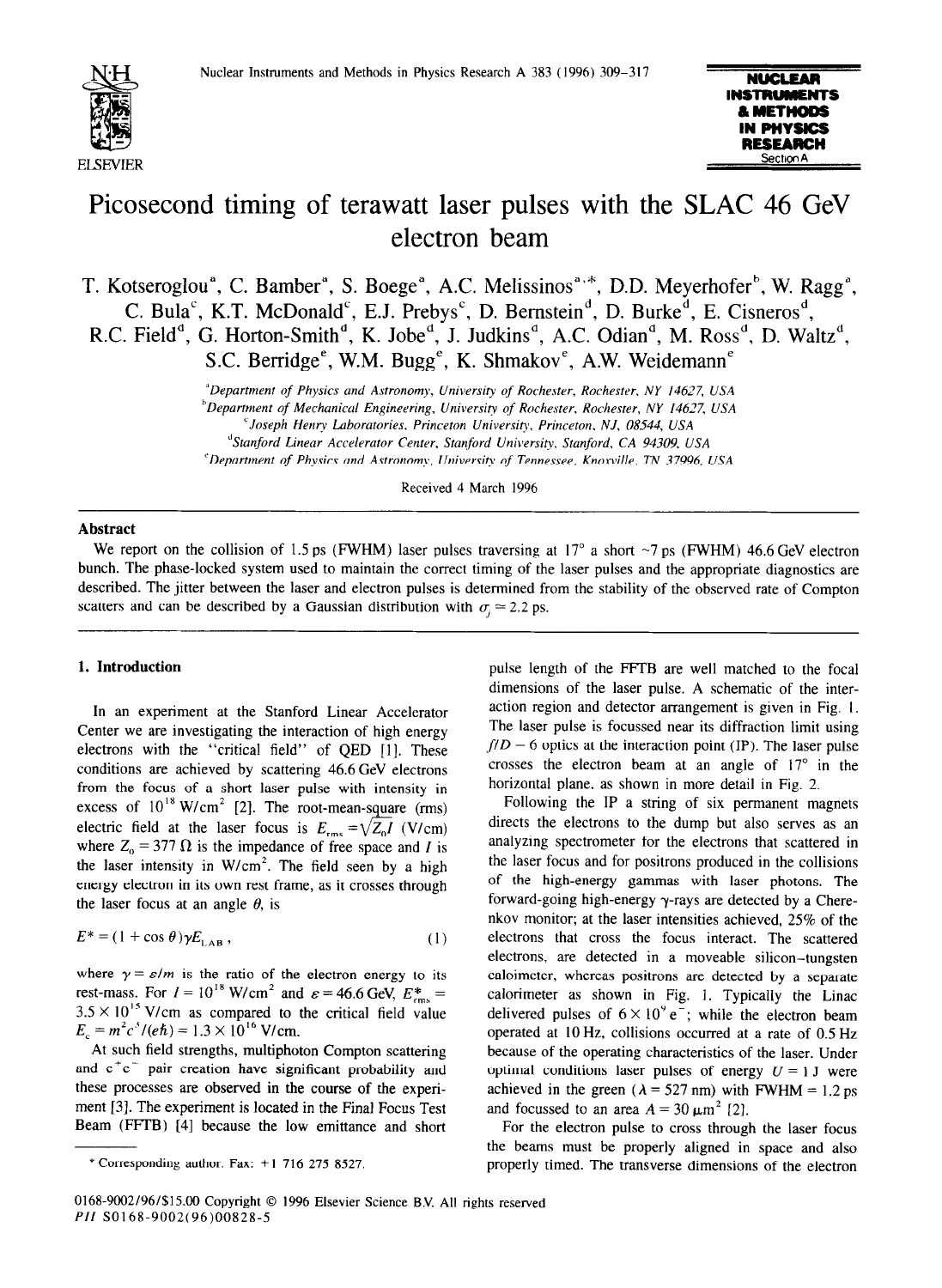

Fig. I, Schematic representation of the laser-electron interaction region and of the detection apparatus.



Fig. 2. The crossing geometry for the laser pulse and electron beam.

beam  $(\sigma_x \sim \sigma_y \sim 40 \,\mu\text{m})$  are significantly larger than the laser focal spot, so that collisions can be maintained during a "run" in spite of small drifts (of order  $5 \mu m$ ) in the electron beam position at the IP. To maintain the two signals at the correct timing, the laser oscillator is phaselocked to the linac radio frequency as discussed below. A particular pulse is selected from the oscillator pulse train, amplified and then transported to the IP along a IO m long evacuated path. The overlap of the laser pulse with the electron bunch is adjusted by an optical delay line consisting of a prism mounted on a precision translation stage. The rate of laser-electron interactions as a function of relative delay between the two signals is shown in Fig. 3; it is fitted with a Gaussian yielding  $\sigma$ , = 3.4 ps.

For head-on collisions the two beams would transverse through each other in a time interval  $\Delta t \sim (\Delta z_1 + \Delta z_c)/2c$ 



Fig. 3. A timing scan. The number of forward  $\gamma$ 's is plotted as a function of delay of the optical pulse.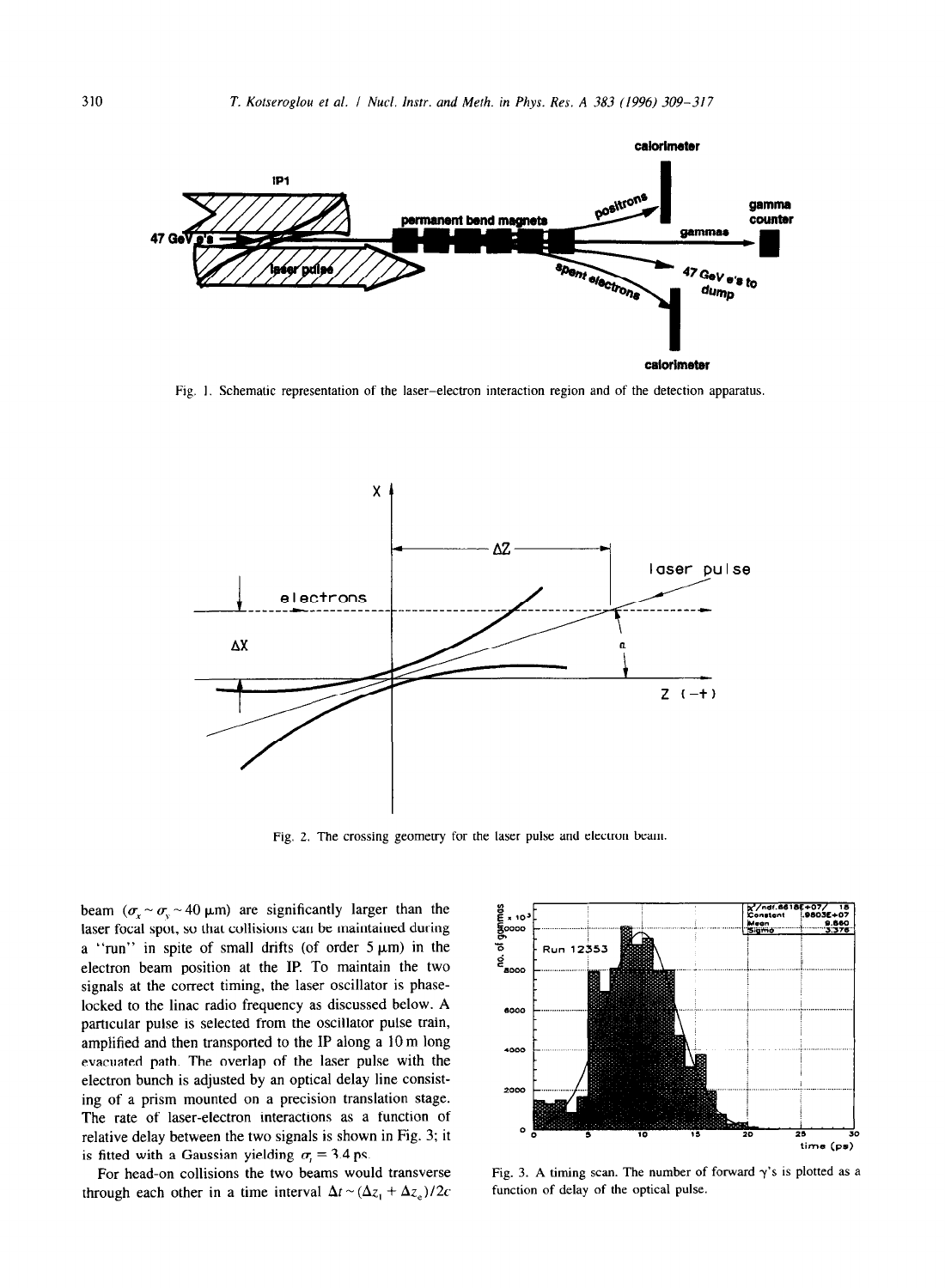where  $\Delta z_1$ ,  $\Delta z_2$  are the typical longitudinal dimensions of the laser focus and of the electron beam respectively. The FWHM for the electron beam was  $\sim$ 7 ps [5] and for the laser 1.2 ps; thus one expects that the overlap curve would have FWHM  $\sim$ 4.1 ps, or if it can be approximated by a Gaussian,  $\sigma \approx 1.7$  ps. However the overlap curve is broadened to twice this value by the finite transverse width of the electron beam (see Fig. 2) and by timing jitter.

## 2. **The timing system**

An overall schematic of the timing system is shown in Fig. 4. The master oscillator of the linac operates at  $f_0$  = 476 MHz and is multiplied by 6 to drive the klystrons at 2856MHz. The 476MHz signal is transported from sector  $30$  – the end of the linac – to the laser room by a 600 m, low attenuation, temperature stabilized optical fiber [6]. The signal is then amplified and used to drive a Fiducial Output (FIDO) module which extracts the fiducial pulse,  $T<sub>0</sub>$ , and produces the 4th subharmonic of the master frequency at 119 MHz. This signal is sent to a timing stabilizer module [7] which delivers 59.5 MHz: after amplification to 4 W the output of the stabilizer at 59.5 MHz drives the low-Q acousto-optic mode locker [8],

**in** the ND:YLF laser oscillator cavity. A schematic of the laser system is shown in Fig. 5. The laser oscillator produces a pulse train at 119 MHz consisting of 60 ps long pulses. The pulses are chirped in a fiber and expanded in a grating pair before a single pulse is injected into the regenerative amplifier. For diagnostic purposes, a beam splitter sends a fraction of the pulse train to a pair of compression gratings, as well as to a photodiode. The photodiode signal is phase-compared in the timing stabilizer to the input radio frequency and locks the pulse train to the radio frequency. This feedback loop is shown in Fig. 6.

The laser triggering is based on the software-defined triggers of the Stanford Linear Collider (SLC) which are also synchronized with the master oscillator of the accelerator. These triggers can be tuned in both repetition rate and delay from a starting time  $T<sub>0</sub>$ , which coincides with the injection of the electron beam. The laser trigger starts as a 10 Hz trigger and its delay is adjusted with a pulse delay unit (PDU), interfaced with the SLAC control program. The finest timing step of a PDU is 8 ns.

The PDU signal is frequency divided to 0.5 Hz, split and then fed into two commercial delay units [9] that can be timed in picosecond steps. One of them is used to trigger the lamps of the laser amplifiers and is irrelevant for



Fig. 4. Overview of the timing system for the synchronization of the laser pulses with the electron beam.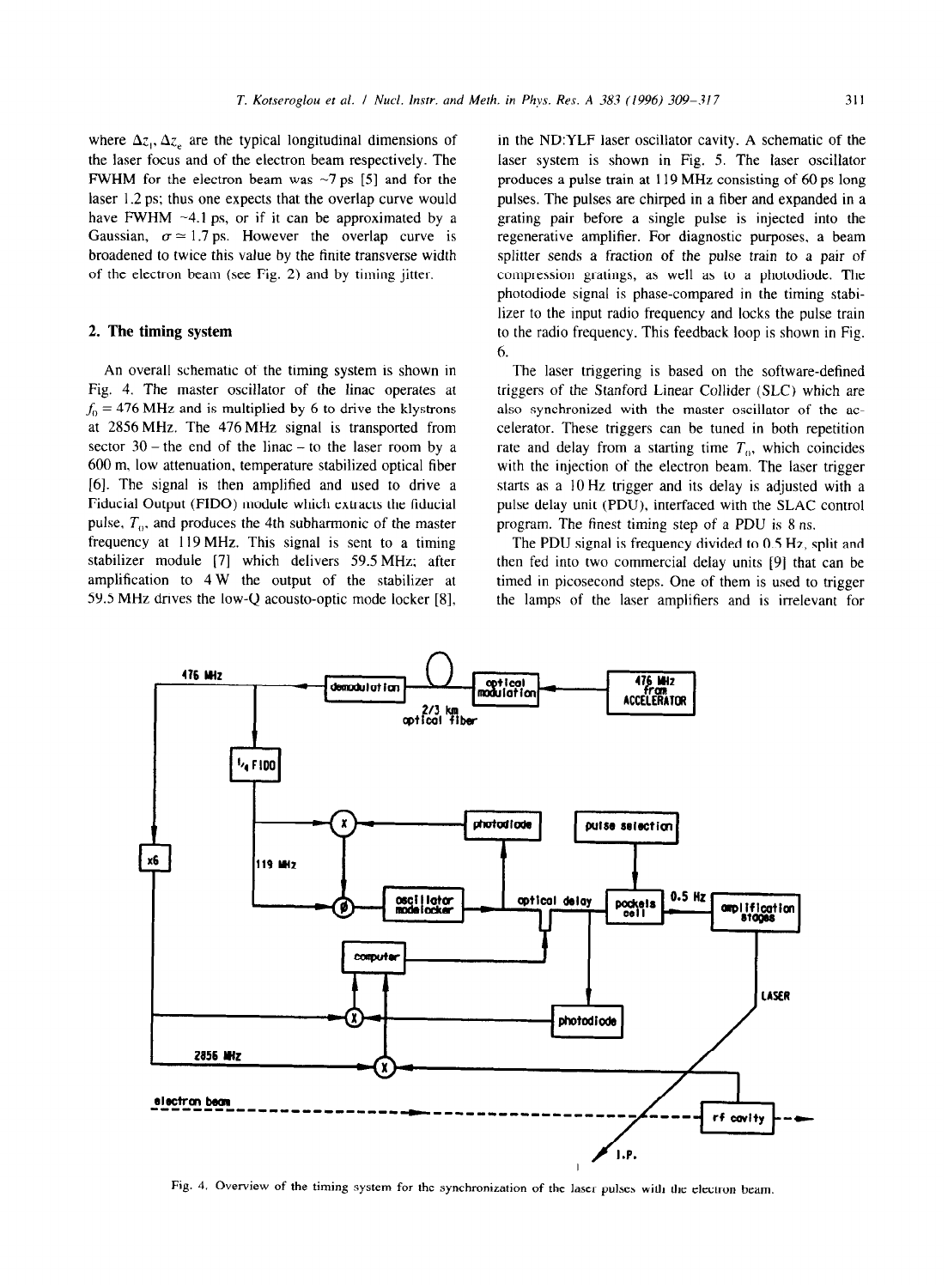

Fig. 5. Overall schematic of the laser system.

timing purposes since the lamp flash lasts for approximately  $200 \mu s$ . The other delay unit triggers the 3 Pockels cells of the laser system. The last Pockels cell in the path of the laser defines the switchout time of the regenerative amplifier pulse train and thus selects the laser pulse that will collide with the electron beam. The timing of the other two Pockels cells is then adjusted relative to the switchout Pockels cell in order to achieve good amplification in the regenerative amplifier and good single-pulse contrast.

After the regenerative amplifier the laser pulse propagates through the rest of the laser chain and finally enters the input periscope in order to travel to the IP through the optical transport line. The leakage of the laser pulse from the first mirror of the periscope is detected in a photodiode, which is permanently positioned behind the mirror. The signal from this diode is the timing reference laser pulse and is compared with a signal derived from the electron beam.

The electron-beam signal is provided by a "ringing cavity" installed in the electron beam line, 60cm downstream of the interaction point; the cavity has a resonant mode at 2856 MHz and quality factor  $Q = 1300$ . The cables from the ringing cavity and the photodiode patch cables are measured using "time delay reflectometry". while the optical transport length is determined by sending the laser pulse into the IP and measuring the relative delay of the input and return signals; this is achieved with two photodiodes. The signal from the laser diode is compared in a 400 MHz oscilloscope with the cavity signal. Thus coarse timing between the laser and electron pulses is established by stepping the delay to the laser trigger in the PDU in 8 ns steps; furthermore the phase of the reference radio frequency before the timing stabilizer is adjusted by using a cable delay box with ns steps. At this level the timing can be set to  $\pm 0.5$  ns.

The pulses from the laser oscillator enter the variable optical delay line which is used to set the fine timing between the laser pulse and the electron bunch. The timing is changed by positioning the stage with  $\mu$ m precision either manually or through an HPIB interface of the stage driver with a PC. Since the stage is 25 cm long it can cover the range of  $\pm 0.8$  ns. The PC interfaced into the stage driver is part of the Data Acquisition system and controlled by the central computer. Thus we can perform a real time scan of the laser pulse timing by correlating the optical delay with the observed rate of laser-electron interactions (see Fig. 3).

#### 3. **Study of timing jitter and long term drift**

Both timing jitter and long-term drift are manifest at the picosecond timing level required in this experiment. These effects were studied with various diagnostics and ultimately through their effect on the collision rate.

The timing jitter of a periodic signal of frequency  $\omega_0$ can be determined from the power spectrum of a high harmonic,  $n\omega_0$ . For high values of *n* the phase noise dominates and contributes to the power spectrum a term proportional to  $n^2\omega_0^2$ . This contribution is parameterized by  $n^2 \omega_0^2 S_{\rm r}(\omega - n\omega_0)$  which represents the ratio of the spectral density (in a 1 Hz bandwidth) at the offset ( $\omega$   $n\omega_0$ , to the total power in the peak [10]. Thus  $S_1(\omega - n\omega_0)$ has dimensions of time-cubed and the timing jitter is directly given by an integral over the spectrum of  $S<sub>1</sub>$ ,

$$
\sigma_{\rm J}^2 = \frac{1}{\pi} \int_{\omega_{\rm low}}^{\omega_{\rm high}'} S_{\rm J}(\omega') \, \mathrm{d}\omega', \qquad (2)
$$

where we have set  $\omega' = (\omega - n\omega_0)$ . The lower limit must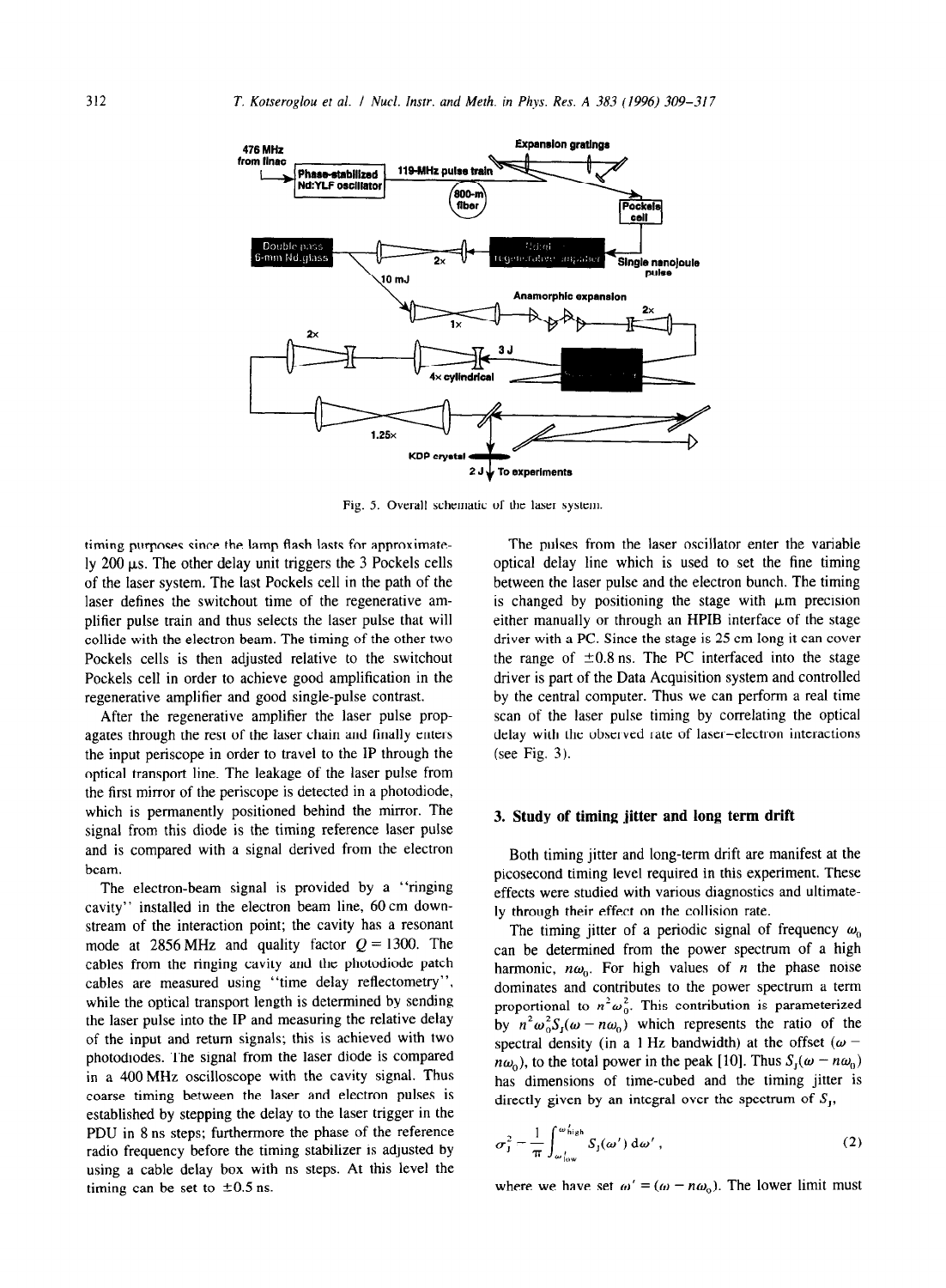

Fig. 6. The timing stabilizer (from Ref. [7]).

be chosen such that  $\omega'_{\text{low}} \Delta T \sim 1$  where  $\Delta T$  is the duration of the experiment, but often it is imposed by the resolution of the spectrum analyzer. An example of such a spectrum is shown in Fig. 7 for the fourth subharmonic of the 476 MHz signal after it has been transported by the optical fiber. For the laser we used a fast photodiode [11] to view the 24th harmonic of the pulse-trial and integrated  $S_1(\omega')$ from  $\omega'_{\text{low}} = 100 \text{ Hz}$  to  $\omega'_{\text{high}} = 1.5 \text{ kHz}$  to find  $\sigma_{\text{J}} \approx 2.0 \text{ ps}$ .

Measurements can also be performed in the time domain by displaying the fast photodiode signal of the laser pulse train on a sampling oscilloscope [12]. The scope was triggered by the 119 MHz reference radio frequency. To reduce the effects of amplitude fluctuations we show in Fig. 8 the rising edge of the diode signal [peak amplitude

0.2 V, whereas the full scale of the display covers only 80 mV]. The distribution of the time of arrival is found to have  $\sigma_{signal} = 4.3 \text{ ps.}$  However the jitter in the scope trigger was measured to have  $\sigma_{\text{scope}} = 3.5$  ps indicating the limitations of the technique; nevertheless one is assured that the timing jitter of the laser pulse train had  $\sigma_{\text{laser}}$ 3 ps.

To measure long term drift (as contrasted to jitter) between the laser and electron signals we use a phasecomparison technique. It is advantageous to make the comparison at a high harmonic since then small time intervals correspond to larger phase shifts. The measurements reported here were made at 2856 MHz. The arrangement used to compare the laser pulse train to the reference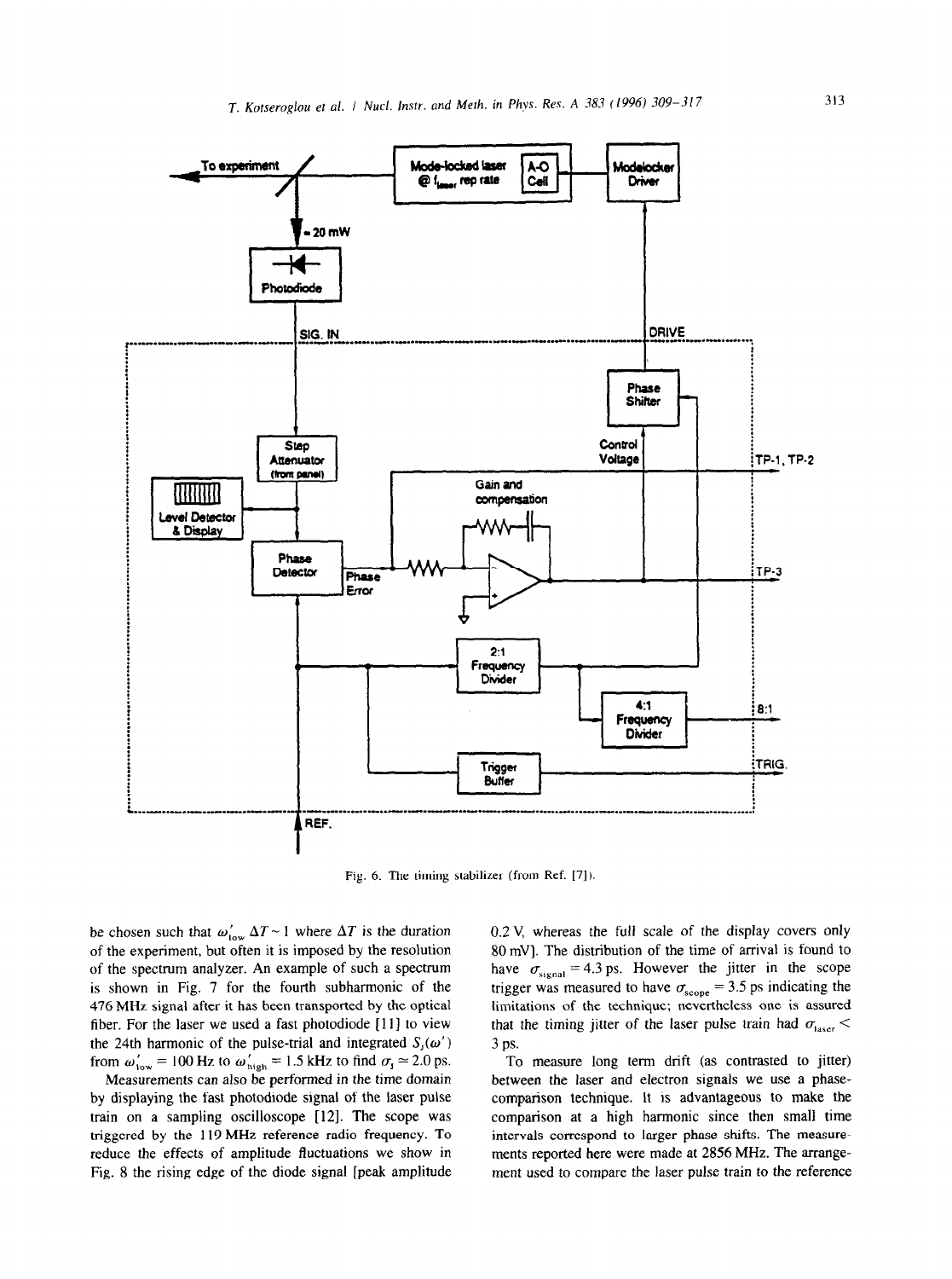

Fig. 7. Spectrum of the 4th subharmonic of the 476MHz signal available in the laser room.

radio frequency is shown in Fig. 9. The 476 MHz output of the optical fiber is multiplied by six and fed to one arm of a double balanced mixer. The 24th harmonic of the laser pulse train detected by the diode is selected by a 2856 MHz Bessel filter, amplified by 60 dB, and then fed to the other arm of the mixer. The output of the mixer is



Fig. 8. Timing jitter measured in the time domain. The rising edge of the laser pulse train is shown with the sampling scope triggered by the reference radio frequency.

filtered for DC with a lowpass 50MHz filter and is sampled by an ADC card in one of the data acquisition PC's. Results are shown in Fig. 10 where the calibration corresponds to 1.9 mV/ps. With the timing stabilizer off large timing variations are observed, whereas with the stabilizer locked, the apparent fluctuations are at the 2.0 ps level.

The stability of the electron beam with respect to the reference radio frequency is checked using the ringing cavity. The 2856 MHz signal from the cavity is transported to the laser room, amplified by 30 dB and phase-compared with the 476 MHz driving frequency (already multiplied by six). The system records a phase jitter measurement based on approximately 100 consecutive electron beam bunches and is interfaced with the linac control system. The rms jitter recorded by the cavity is about  $0.3^{\circ}$  at 2856 MHz, while when the electron beam is absent a pedestal rms noise of 0.1' is observed. Variations on a time scale *of*  30 min are less than 2 ps rms, while diurnal effects that change the length of the linac do change the electron timing on a timescale of hours. Fig. 11 shows the phase variation of the electron bunch with respect to the reference radio frequency in the laser room over 24 hours; also displayed are the "phase ramp" which is used by the accelerator operators to vary the phase of the electron beam manually and the barometric pressure. The strong correlation of the first two graphs shows that the radio frequency delivered to the laser room does not drift from the linac radio frequency. The correlation with the third graph is a consequence of the influence of atmospheric conditions on the effective length of the main drive line for the linac radio frequency.

Timing drift and jitter of the laser pulse arise from changes in the laser oscillator cavity length, thermal effects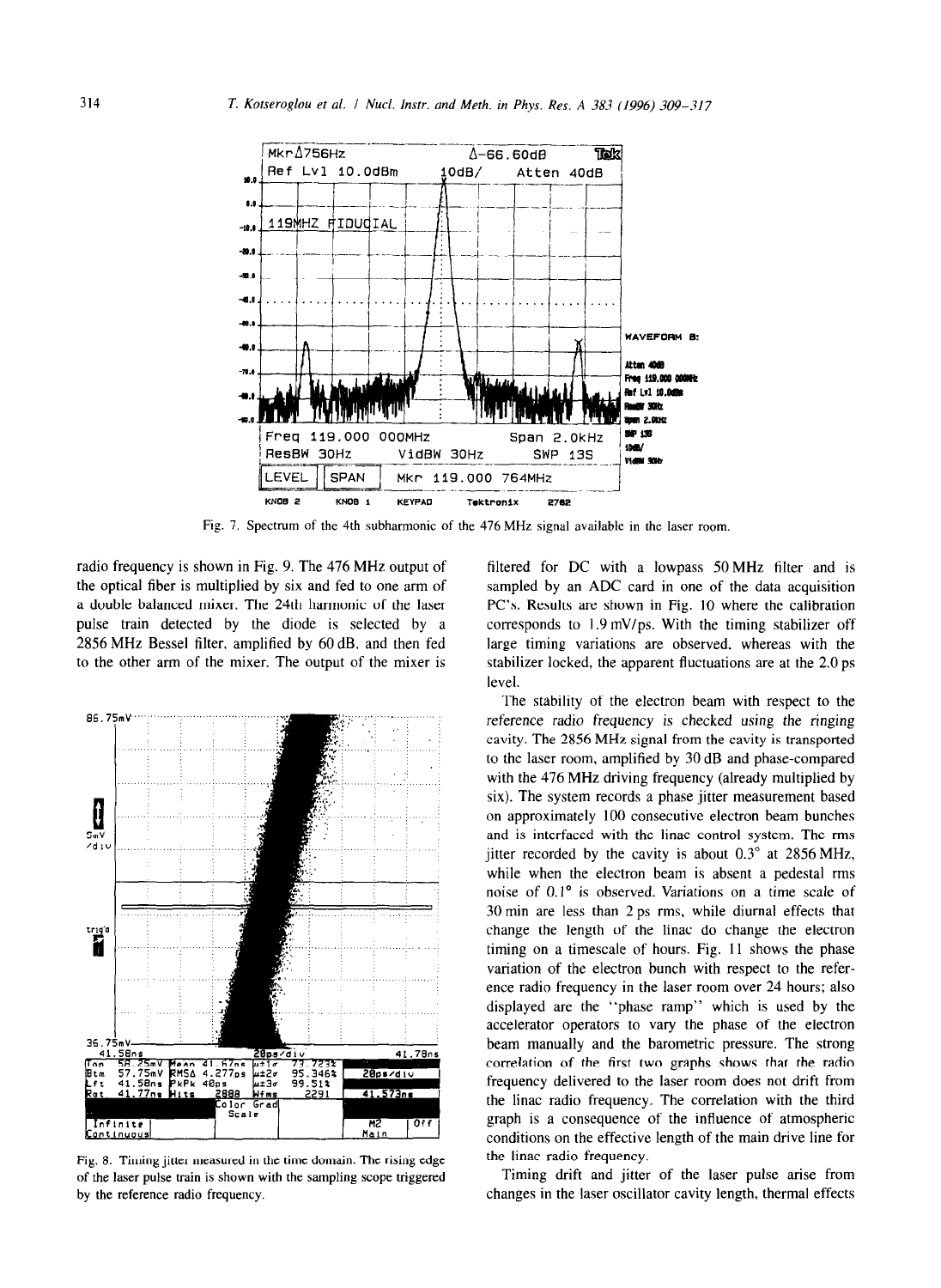

Fig. 9. Block diagram of the set-up used for phase comparison at 2856MHz



Fig. 10. Observed timing drift without and with the timing stabilizer locked.



Fig. 11. (a) The electron beam phase drift with respect to the reference radio frequency signal, as measured by the tinging cavity, (b) changes in the "operators phase knob" and (c) ambient barometric pressure; all shown over a 24 hr period.

on the optics, turbulence in the cooling water flowing around the laser head and other mechanical vibrations. A discussion of these effects can be found in Ref. [13].

## 4. **Conclusions from the observed collision rate**

In the end, what is desired is a stable collision rate at maximum overlap of the laser pulse with the electron beam. Thus, the collision rate is the ultimate monitor of timing jitter after correction for other contributing factors such as beam current and size. A "timing curve" was shown in Fig. 3, where for a narrow electron beam and in the absence of jitter one would expect  $\sigma = 1.7$  ps. The observed value is  $\sigma = 3.4$  ps, and the contribution due to the transverse electron beam width is  $\sigma_r / (\sin 17^\circ) = 0.5$  ps, so that one estimates  $\sigma_1 \approx [(3.4)^2 - (2.2)^2]^{1/2} = 2.6$  ps, consistent with previous estimates.

When observing ordinary Compton scattering the rate of high-energy  $\gamma$ 's depends on the integral of the photon density over the path-length of the electrons through the laser beam; namely on the total number of photons (the energy) in the pulse. Therefore, and because the beams are crossing at an angle, the timing of the two pulses is correlated with the transverse displacement of the beam as can be seen in Fig. 2. We label the displacement of the beam from the position of the focus by  $\Delta x$ , and the difference from correct timing overlap by  $\Delta t$ . Then the rate of linear Compton Scattering does not change as long as

$$
\frac{\Delta x}{\sin \alpha} = \frac{1}{2} c \, \Delta t \,. \tag{4}
$$

This statement is valid for modest displacements such that the laser beam size does not exceed the vertical dimensions of the electron beam; in Eq. (4)  $\alpha$  is the crossing angle in the horizontal plane,  $\alpha = 17^{\circ}$ .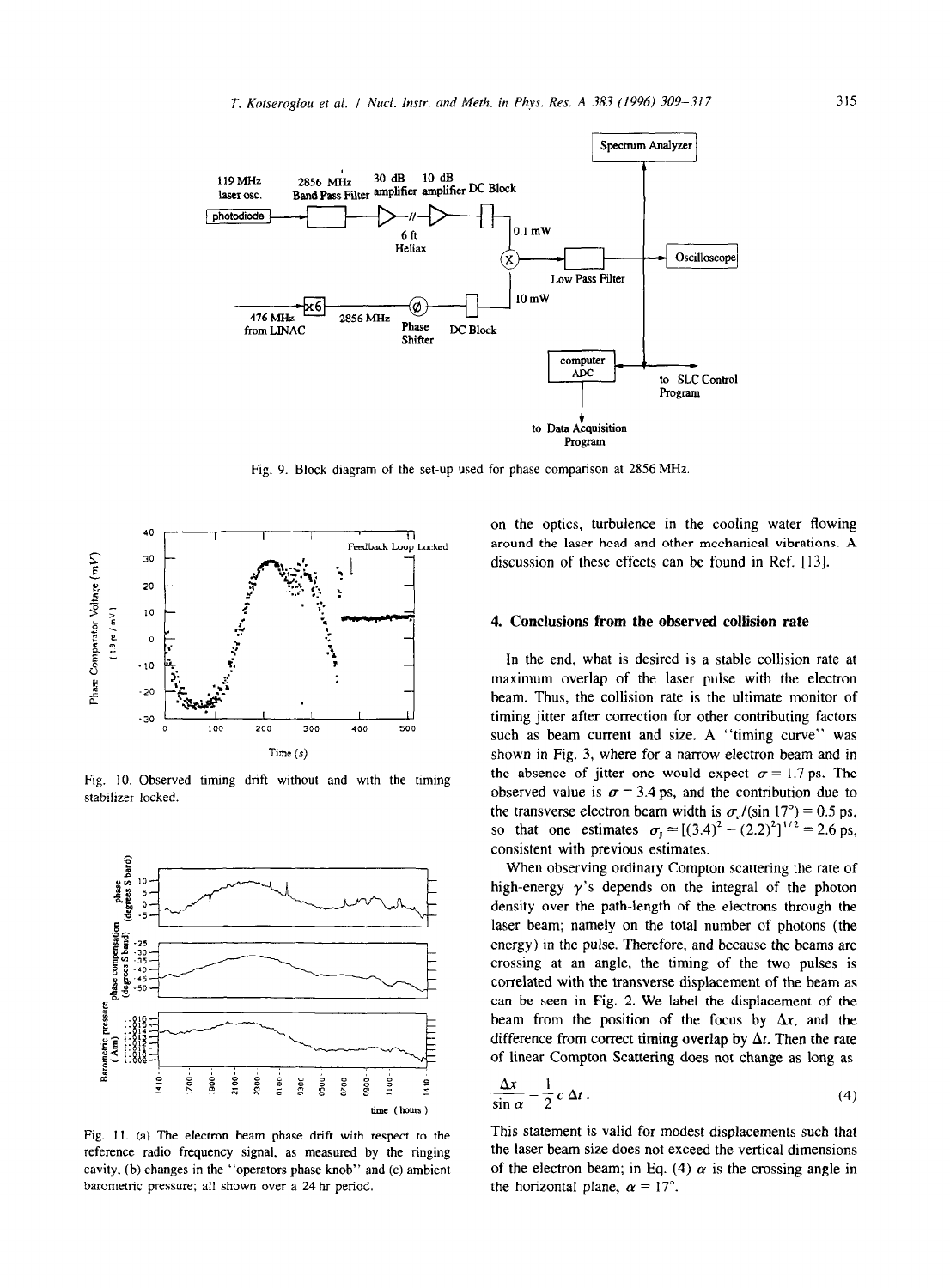

Fig. 12. (a) Linear Compton event rate as a function of transverse beam displacement and relative timing. (b) As above but for nonlinear events.

In contrast, nonlinear Compton scattering depends nonlinearly on the electric field strength, namely on a higher power of the photon density. Therefore the rate for nonlinear events is strongly dependent on whether the electrons cross the spatial location of the laser focus at the exact time at which the laser pulse reaches the focus. Figs. 12(a) and 12(b) show the results of an  $x-t$  scan<sup>\*</sup> where linear and nonlinear rates are plotted as a function of  $\Delta x$ 



Fig. 13. Timing jitter estimate from the data runs. (a) The ratio of the number of gammas over the laser energy for a particular data run. (b) The "overlap factor" fitted as discussed in the text [Eq. (7)]; one finds  $\sigma_0/\sigma_1 = 0.98$ .

and  $\Delta t$  on an  $11 \times 11$  space-time grid, with 10 laser pulses at each point. In the linear case  $[Fig. 12(a)]$  the correlation predicted by Eq. (4) is clearly evident. In the nonlinear case [Fig. 12(b)] the profile of the focal spot is revealed, albeit with the resolution of the electron beam ( $\sigma$  =  $40 \mu m$ ).

A precise measure of the relative timing jitter can be obtained from the analysis of the data runs. Fig. 13(a) gives the distribution of the ratio of gammas detected divided by the laser energy, for a typical data run. In the absence of jitter and for constant electron beam parameters this ratio should have a fixed value, with a relatively small width corresponding to fluctuations arising from measurement errors. If the timing jitter is of the same order as the width of the temporal overlap of the two pulses (as measured by the timing curve of Fig. 3) the ratio will depart from its maximum tending to lower values: as the jitter increases, the peak is completely washed out. An equivalent representation (and which is to first order independent of variations in the electron beam parameter) is to plot the ratio of the number of gammas over the number of gammas predicted by the simulation for each event, taking into account not only the laser energy, but also the laser area and pulsewidth and the electron beam configuration for this event. This ratio should peak at one for perfect overlap conditions and will tend to zero for poor overlap. We call this ratio the "overlap factor", N and it is determined for each event as the ratio of the observed to the predicted yield. It is shown in Fig. 13(b) for a particular data run.

We obtain an expression for the probability distribution of the overlap factor  $N$ , as follows. If the time offset between the laser and electron beams is  $\tau$  ( $\tau$  is the difference from exact crossing) the overlap factor is given by

$$
N(\tau) = \exp[-\tau^2/2\sigma_0^2],\tag{5}
$$

where  $\sigma_0^2 = \frac{1}{2} (\sigma_1^2 + \sigma_e^2)$  and  $\sigma_1$ ,  $\sigma_e$  are the length of the laser and electron beams assumed to be Gaussian. The factor of  $\frac{1}{2}$  is introduced because the two beams are counterpropagating. The time offset  $\tau$  is taken to have a Gaussian probability distribution with mean zero and standard deviation  $\sigma_i$ , namely [14]

$$
f(\tau) = \frac{1}{\sqrt{2\pi}} \frac{1}{\sigma_j} \exp[-\tau^2/2\sigma_j^2].
$$
 (6)

To obtain the frequency function for  $N$  we note that  $f(N) dN = f(\tau) d\tau$  so that

$$
f(N) = \frac{1}{\sqrt{\pi}} \left( \frac{\sigma_0}{\sigma_1} \right) \frac{1}{N \sqrt{\ln(1/N)}} \exp[-\ln(1/N)(\sigma_0/\sigma_1)^2]
$$

$$
= \frac{R}{\sqrt{\pi}} \frac{N^{(R^2-1)}}{\sqrt{\ln(1/N)}}.
$$
(7)

where we set  $\sigma_0/\sigma_1 = R$ .